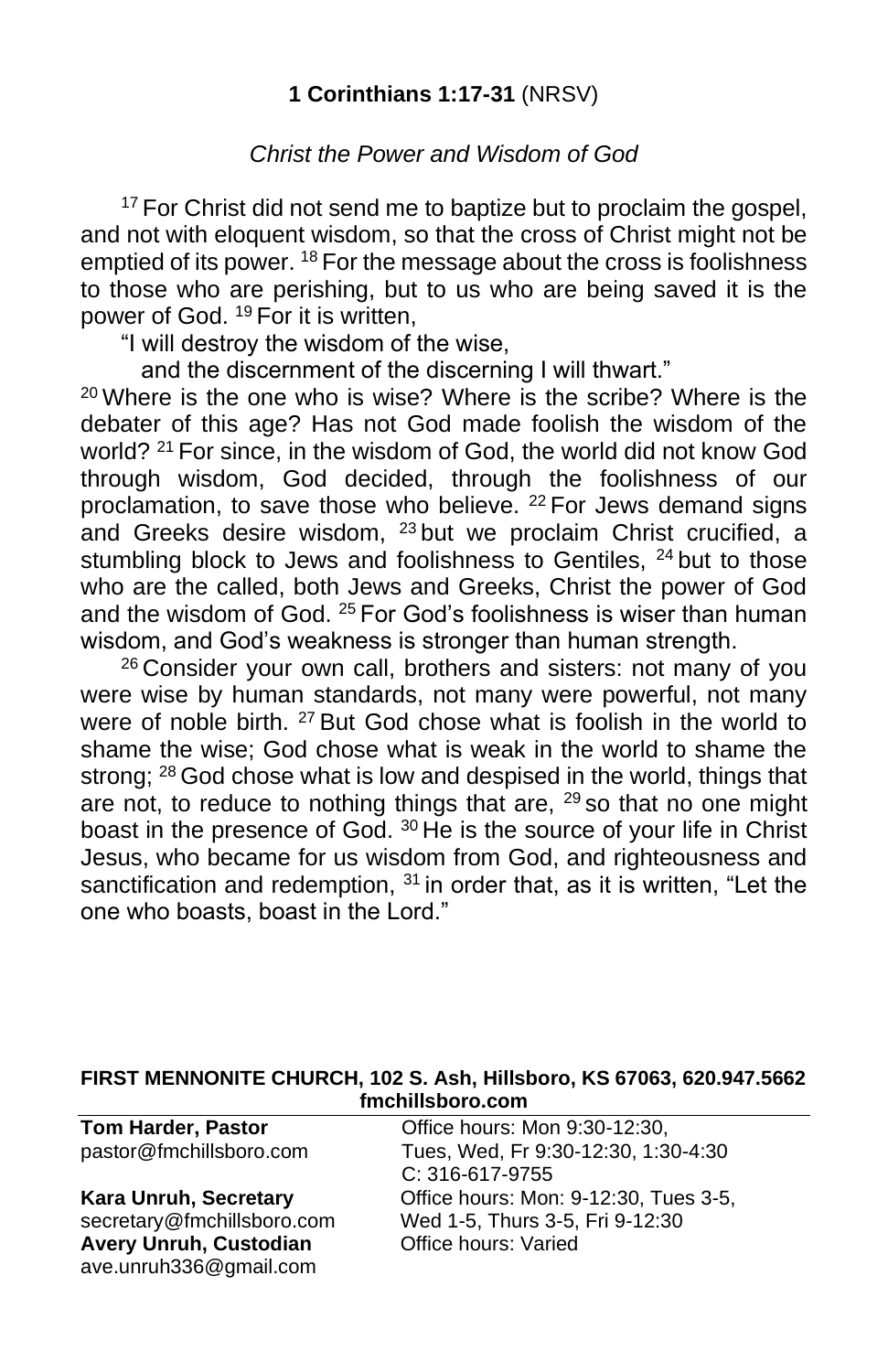

# **FIRST MENNONITE** CHURCH

 In Christ - Making Disciples through Loving Relationships.

Worship 10:30 a.m.

### **Sunday, February 6, 2022 "The Church of God, the Church of Christ," Part 3 "The Two Ways of Wisdom"**

# **GATHERING**

Gathering Music **Shirley Baltzer** Shirley Baltzer Welcome, Announcements, Greeting **Doug Miller** Prelude to Worship Shirley Baltzer \*Opening Prayer VT #862 Doug Miller \*Hymn What is This Place VT 22

Psalm 3 (adapted from *The Message*, by Eugene Peterson) *Look! Enemies past counting! Enemies sprouting like mushrooms, Mobs of them all around me, roaring their mockery: "Hah! No help for him from God!"*

**But you, GOD, shield me on all sides; You ground my feet, you lift my head high; With all my might I shout up to GOD, His answers thunder from the holy mountain.**

*I stretch myself out. I sleep. Then I'm up again—rested, tall and steady, fearless before the enemy mobs coming at me from all sides.*

**Up, GOD! My God, help me! Slap their faces, first this cheek, then the other, your fist hard in their teeth!** *Real help comes from GOD. Your blessing clothes your people!*

Hymn To God Be the Glory VT 84 Time for God's Children Sue Buchholz

# **SHARING**

Sharing and Prayer **Pastor Tom** 

Hymn of Dedication You Are All We Have VT 701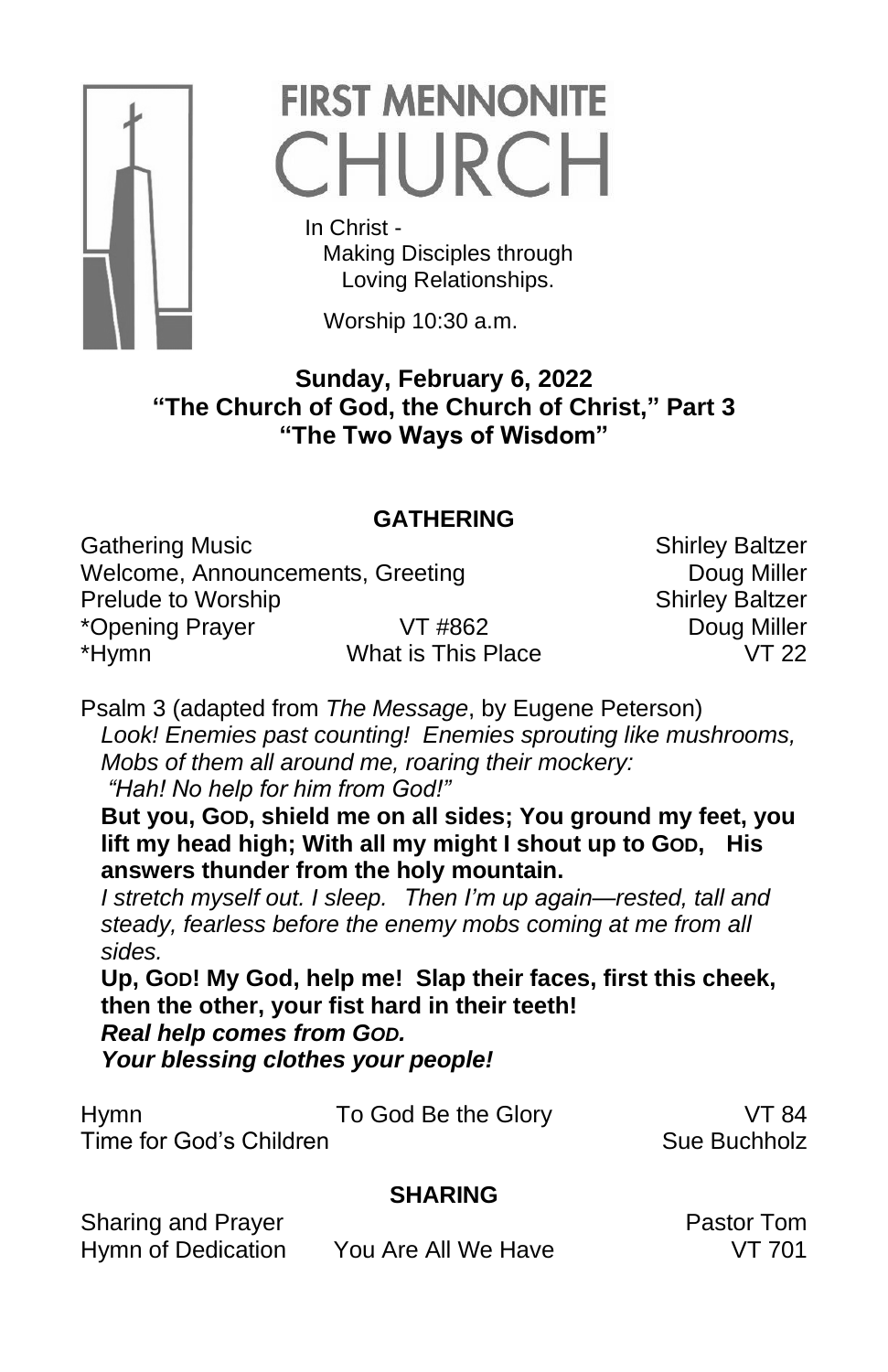#### **LISTENING**

Scripture 1 Corinthians 1:17-31 Message The Two Ways of Wisdom Pastor Tom

# **RESPONDING**

Hymn In Christ Alone VT 332 **Benediction Pastor Tom** Postlude **Shirley Baltzer** 

This morning's psalm continues the series taken from Eugene Peterson's *The Message: The Bible in Contemporary Language.*  Psalm 3 is one of the many "psalms of lament" in the psalter.

This morning's sermon is the third in a sermon series on Paul's First Letter to the Corinthians, "The Church of God, the Church of Christ."

**Reminder: Ministries Council meeting this Thursday, Feb. 10, at 7 p.m. in the chapel.**

**A designated offering will be received next week for the Hi-FY youth.**

**MCC Central States Annual Meeting** will take place virtually on Saturday, February 26 from 1-2:30 CST. Please email [tinaschrag@mcc.org](mailto:tinaschrag@mcc.org) for a link to the Zoom meeting.

**The WDC Israel-Palestine Task Force** is sponsoring a Zoom book discussion of Jonathan Kuttab's book, Beyond the Two-State Solution. This event will take place on Tuesday April 5, 2022 from 7-8 pm CT. *The first 20 registrants will receive a free copy of the book.* To register, email wdc@mennowdc.org or call (316) 283-6300 and provide your name, mailing address, and email address. Specific questions about the event may be referred to Bob Atchison, 785-313-2292 or by email to robertleeatchison@gmail.com.

**Now in the Regier Gallery in Luyken Fine Arts Center at Bethel College – Ernest Vincent Wood III, "Redefining,"** through Feb. 24. *Gallery hours: Mon.-Fri., 9 a.m.-4 p.m.*

**Have a heart for refugees!** The WDC Immigration Task Force encourages your congregation to offer a "love gift" of cleaning supplies between now and February 14 for arriving families. International Rescue